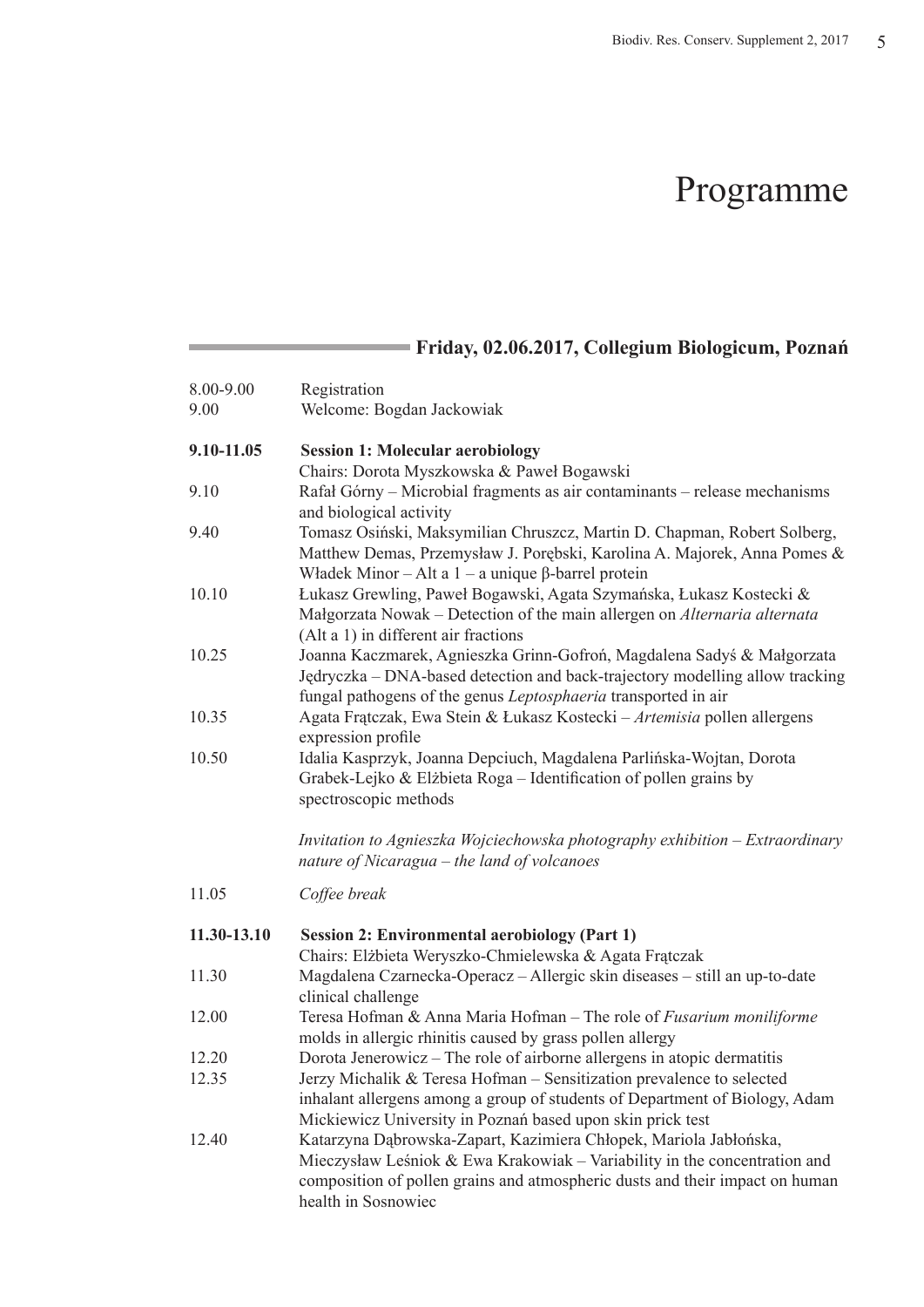| 12.50       | Dorota Myszkowska, Magdalena Kostrzon, Wojciech Dyga, Jolanta Kędzierska,<br>Maciej Mikołajczyk, Krystyna Obtułowicz, Andrzej Stanisz, Monika Zagórska<br>& Ewa Czarnobilska – Bioaerosol of salt chambers in the Health Resort of<br>"Wieliczka" Salt Mine, Poland                                         |
|-------------|-------------------------------------------------------------------------------------------------------------------------------------------------------------------------------------------------------------------------------------------------------------------------------------------------------------|
| 13.05       | Paweł Jelec – The microclimate of the selected types of the large-volume<br>buildings in which the heat gains from people occur in the context of the mold<br>risk                                                                                                                                          |
| 13.10       | Lunch time                                                                                                                                                                                                                                                                                                  |
| 14.00-15.40 | <b>Session 2: Environmental aerobiology (Part 2)</b>                                                                                                                                                                                                                                                        |
| 14.00       | Chairs: Idalia Kasprzyk & Łukasz Grewling<br>Barbara Majkowska-Wojciechowska, Zofia Balwierz & Marek L. Kowalski -                                                                                                                                                                                          |
|             | Tree pollen calendar for central Poland – 14 years of experience                                                                                                                                                                                                                                            |
| 14.15       | Elżbieta Weryszko-Chmielewska, Krystyna Piotrowska-Weryszko, Aneta<br>Sulborska, Beata Żuraw, Marta Dmitruk & Krzysztof Stępniewski –<br>Characterisation of the Salix spp. pollen seasons in Lublin in 2001-2016                                                                                           |
| 14.30       | Kateryna Voloshchuk, Galina Melnichenko & Natalia Vorobets - Betula pollen<br>in aeroplancton of Lviv and Ivano-Frankivsk (Ukraine) in 2013                                                                                                                                                                 |
| 14.40       | Agnieszka Grinn-Gofroń & Beata Bosiacka – A comparative study of hourly<br>and daily relationships between basic meteorological parameters and airborne<br>fungal spore composition                                                                                                                         |
| 14.55       | Agnieszka Kubik-Komar, Izabela Kuna-Broniowska, Krystyna Piotrowska-<br>Weryszko, Elżbieta Weryszko-Chmielewska, Kazimiera Chłopek, Dorota<br>Myszkowska, Małgorzata Puc, Piotr Rapiejko & Monika Ziemianin -<br>Multivariate statistical analysis of Betula pollen seasons in selected cities of<br>Poland |
| 15.10       | Małgorzata Puc & Tomasz Wolski – Prediction of birch and ash pollen<br>intradiurnal concentration in Szczecin                                                                                                                                                                                               |
| 15.25       | Katarzyna Borycka, Agata Dulska-Jeż & Idalia Kasprzyk - Arboreal pollen<br>grains in deposition and volumetric sampling – comparison of two methods of<br>annual pollen monitoring                                                                                                                          |
| 15.30       | Dorota Wrońska-Pilarek, Piotr Szkudlarz & Jan Bocianowski – Systematic<br>importance of pollen morphological features of species from the genus Erica<br>(Ericaceae)                                                                                                                                        |
| 15.40       | Coffee break                                                                                                                                                                                                                                                                                                |
| 16.05-18.25 | <b>Session 3: Spatial aerobiology</b>                                                                                                                                                                                                                                                                       |
|             | Chairs: Bogdan Jackowiak & Maciej Nowak                                                                                                                                                                                                                                                                     |
| 16.05       | Małgorzata Werner & Maciej Kryza – Utilisation of modeling in air quality<br>assessment                                                                                                                                                                                                                     |
| 16.35       | Marta Samulowska, Michał Lupa, Szymon Chmielewski, Dorota Myszkowska,<br>Ewa Czarnobilska & Edyta Wyka - Pollen in a "cloud"                                                                                                                                                                                |
| 16.50       | Michalina Bielawska – The usage of GIS in modelling of air pollutants                                                                                                                                                                                                                                       |
| 17.05       | Katarzyna Borycka, Paweł Bogawski, Łukasz Grewling & Idalia Kasprzyk –<br>Synoptic conditions associated with post-seasonal transport of birch pollen to<br>Poland                                                                                                                                          |
| 17.20       | Hanna Ojrzyńska, Daria Bilińska, Małgorzata Werner & Maciej Kryza -<br>Atmospheric circulation conditioning of Betula, Alnus and Ambrosia pollen<br>concentration in Wrocław, Poland                                                                                                                        |

17.35 Paweł Bogawski, Łukasz Grewling & Bogdan Jackowiak – A simple method for assessing birch pollen inventory in urban area